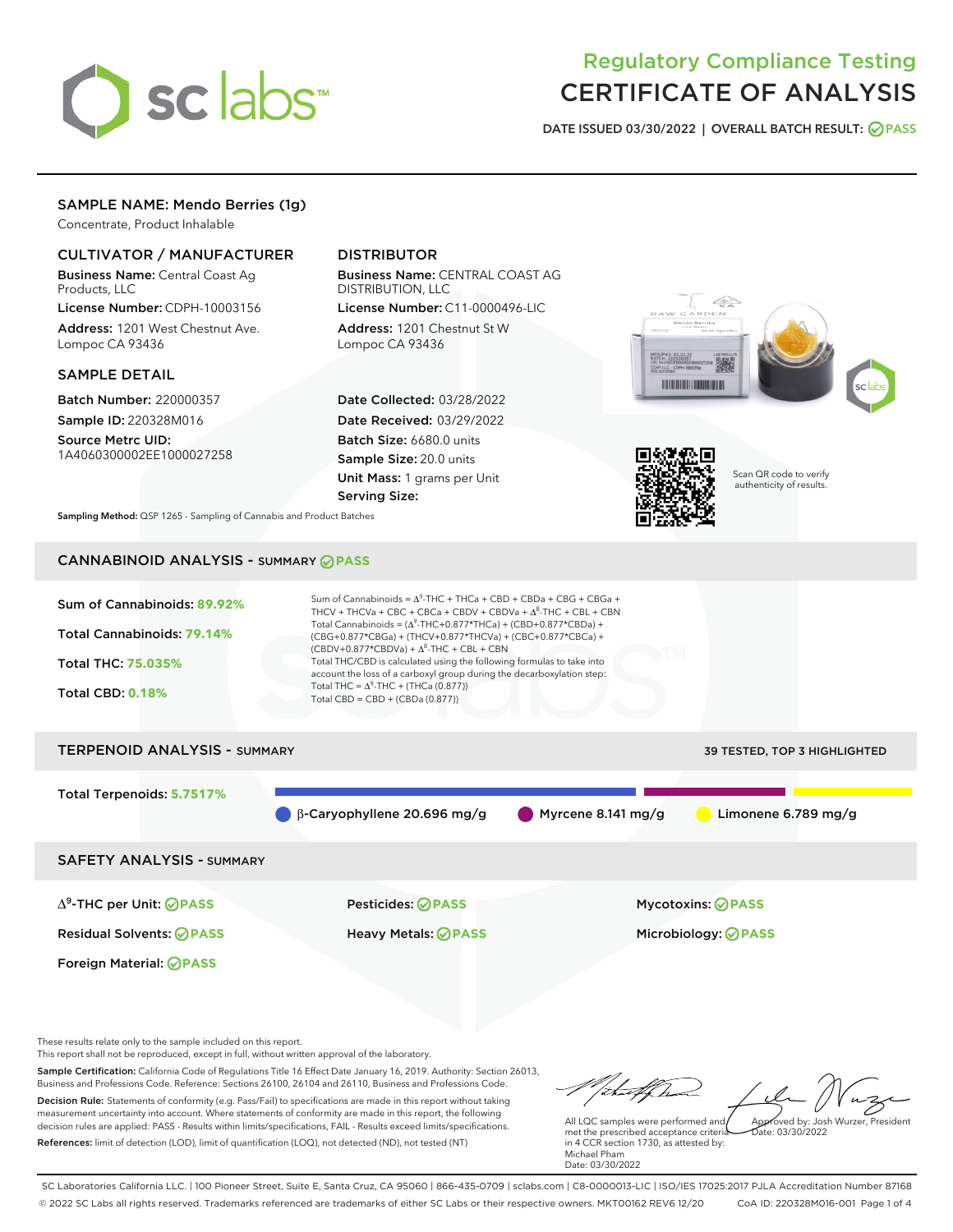



MENDO BERRIES (1G) | DATE ISSUED 03/30/2022 | OVERALL BATCH RESULT: **⊘** PASS

### CANNABINOID TEST RESULTS - 03/30/2022 2 PASS

Tested by high-performance liquid chromatography with diode-array detection (HPLC-DAD). **Method:** QSP 1157 - Analysis of Cannabinoids by HPLC-DAD

#### TOTAL CANNABINOIDS: **79.14%**

Total Cannabinoids (Total THC) + (Total CBD) + (Total CBG) + (Total THCV) + (Total CBC) +  $(Total CBDV) +  $\Delta^8$ -THC + CBL + CBN$ 

TOTAL THC: **75.035%** Total THC (Δ<sup>9</sup>-THC+0.877\*THCa)

TOTAL CBD: **0.18%**

Total CBD (CBD+0.877\*CBDa)

TOTAL CBG: 1.96% Total CBG (CBG+0.877\*CBGa)

TOTAL THCV: 0.555% Total THCV (THCV+0.877\*THCVa)

TOTAL CBC: 1.409% Total CBC (CBC+0.877\*CBCa)

TOTAL CBDV: ND Total CBDV (CBDV+0.877\*CBDVa)

| <b>COMPOUND</b>  | LOD/LOQ<br>(mg/g)          | <b>MEASUREMENT</b><br><b>UNCERTAINTY</b><br>(mg/g) | <b>RESULT</b><br>(mg/g) | <b>RESULT</b><br>(%) |
|------------------|----------------------------|----------------------------------------------------|-------------------------|----------------------|
| <b>THCa</b>      | 0.05/0.14                  | ±16.698                                            | 834.89                  | 83.489               |
| $\Lambda^9$ -THC | 0.06 / 0.26                | ±0.486                                             | 18.15                   | 1.815                |
| <b>CBGa</b>      | 0.1/0.2                    | ±0.71                                              | 17.6                    | 1.76                 |
| <b>CBCa</b>      | 0.07 / 0.28                | ±0.612                                             | 16.07                   | 1.607                |
| <b>THCVa</b>     | 0.07 / 0.20                | ±0.235                                             | 6.33                    | 0.633                |
| <b>CBG</b>       | 0.06/0.19                  | ±0.126                                             | 4.12                    | 0.412                |
| <b>CBDa</b>      | 0.02/0.19                  | ±0.047                                             | 2.05                    | 0.205                |
| $\Lambda^8$ -THC | 0.1 / 0.4                  | N/A                                                | <b>ND</b>               | <b>ND</b>            |
| <b>THCV</b>      | 0.1 / 0.2                  | N/A                                                | <b>ND</b>               | <b>ND</b>            |
| <b>CBD</b>       | 0.07/0.29                  | N/A                                                | <b>ND</b>               | <b>ND</b>            |
| <b>CBDV</b>      | 0.04 / 0.15                | N/A                                                | <b>ND</b>               | <b>ND</b>            |
| <b>CBDVa</b>     | 0.03 / 0.53                | N/A                                                | <b>ND</b>               | <b>ND</b>            |
| <b>CBL</b>       | 0.06 / 0.24                | N/A                                                | <b>ND</b>               | <b>ND</b>            |
| <b>CBN</b>       | 0.1 / 0.3                  | N/A                                                | <b>ND</b>               | <b>ND</b>            |
| <b>CBC</b>       | 0.2 / 0.5                  | N/A                                                | <b>ND</b>               | <b>ND</b>            |
|                  | <b>SUM OF CANNABINOIDS</b> |                                                    | 899.2 mg/g              | 89.92%               |

#### **UNIT MASS: 1 grams per Unit**

| $\Delta^9$ -THC per Unit               | 1100 per-package limit | 18.15 mg/unit  | <b>PASS</b> |
|----------------------------------------|------------------------|----------------|-------------|
| <b>Total THC per Unit</b>              |                        | 750.35 mg/unit |             |
| <b>CBD</b> per Unit                    |                        | <b>ND</b>      |             |
| <b>Total CBD per Unit</b>              |                        | $1.80$ mg/unit |             |
| <b>Sum of Cannabinoids</b><br>per Unit |                        | 899.2 mg/unit  |             |
| <b>Total Cannabinoids</b><br>per Unit  |                        | 791.4 mg/unit  |             |

#### TERPENOID TEST RESULTS - 03/30/2022

Terpene analysis utilizing gas chromatography-flame ionization detection (GC-FID). **Method:** QSP 1192 - Analysis of Terpenoids by GC-FID

| <b>COMPOUND</b>          | LOD/LOQ<br>(mg/g) | <b>MEASUREMENT</b><br><b>UNCERTAINTY</b><br>(mg/g) | <b>RESULT</b><br>(mg/g) | <b>RESULT</b><br>(%) |
|--------------------------|-------------------|----------------------------------------------------|-------------------------|----------------------|
| β-Caryophyllene          | 0.004 / 0.012     | ±0.5733                                            | 20.696                  | 2.0696               |
| <b>Myrcene</b>           | 0.008 / 0.025     | ±0.0814                                            | 8.141                   | 0.8141               |
| Limonene                 | 0.005 / 0.016     | ±0.0754                                            | 6.789                   | 0.6789               |
| $\alpha$ -Humulene       | 0.009/0.029       | ±0.1604                                            | 6.417                   | 0.6417               |
| Linalool                 | 0.009 / 0.032     | ±0.1384                                            | 4.676                   | 0.4676               |
| $trans-\beta$ -Farnesene | 0.008 / 0.025     | ±0.0710                                            | 2.572                   | 0.2572               |
| $\alpha$ -Bisabolol      | 0.008 / 0.026     | ±0.0855                                            | 2.060                   | 0.2060               |
| Nerolidol                | 0.006 / 0.019     | ±0.0599                                            | 1.222                   | 0.1222               |
| <b>Terpineol</b>         | 0.009 / 0.031     | ±0.0491                                            | 1.028                   | 0.1028               |
| Fenchol                  | 0.010 / 0.034     | ±0.0226                                            | 0.750                   | 0.0750               |
| Caryophyllene<br>Oxide   | 0.010 / 0.033     | ±0.0251                                            | 0.701                   | 0.0701               |
| <b>B-Pinene</b>          | 0.004 / 0.014     | ±0.0059                                            | 0.658                   | 0.0658               |
| β-Ocimene                | 0.006 / 0.020     | ±0.0111                                            | 0.443                   | 0.0443               |
| $\alpha$ -Pinene         | 0.005 / 0.017     | ±0.0019                                            | 0.287                   | 0.0287               |
| <b>Borneol</b>           | 0.005 / 0.016     | ±0.0088                                            | 0.268                   | 0.0268               |
| Valencene                | 0.009 / 0.030     | ±0.0089                                            | 0.166                   | 0.0166               |
| Fenchone                 | 0.009 / 0.028     | ±0.0035                                            | 0.153                   | 0.0153               |
| Terpinolene              | 0.008 / 0.026     | ±0.0021                                            | 0.129                   | 0.0129               |
| Citronellol              | 0.003 / 0.010     | ±0.0043                                            | 0.112                   | 0.0112               |
| Camphene                 | 0.005 / 0.015     | ±0.0009                                            | 0.098                   | 0.0098               |
| Guaiol                   | 0.009 / 0.030     | ±0.0018                                            | 0.048                   | 0.0048               |
| Geraniol                 | 0.002 / 0.007     | ±0.0013                                            | 0.037                   | 0.0037               |
| Eucalyptol               | 0.006 / 0.018     | ±0.0005                                            | 0.027                   | 0.0027               |
| Sabinene Hydrate         | 0.006 / 0.022     | ±0.0007                                            | 0.024                   | 0.0024               |
| Nerol                    | 0.003 / 0.011     | ±0.0005                                            | 0.015                   | 0.0015               |
| $\gamma$ -Terpinene      | 0.006 / 0.018     | N/A                                                | $<$ LOQ                 | $<$ LOQ              |
| Sabinene                 | 0.004 / 0.014     | N/A                                                | <b>ND</b>               | <b>ND</b>            |
| $\alpha$ -Phellandrene   | 0.006 / 0.020     | N/A                                                | ND                      | <b>ND</b>            |
| $\Delta^3$ -Carene       | 0.005 / 0.018     | N/A                                                | <b>ND</b>               | <b>ND</b>            |
| $\alpha$ -Terpinene      | 0.005 / 0.017     | N/A                                                | <b>ND</b>               | <b>ND</b>            |
| p-Cymene                 | 0.005 / 0.016     | N/A                                                | ND                      | ND                   |
| Isopulegol               | 0.005 / 0.016     | N/A                                                | <b>ND</b>               | <b>ND</b>            |
| Camphor                  | 0.006 / 0.019     | N/A                                                | <b>ND</b>               | <b>ND</b>            |
| Isoborneol               | 0.004 / 0.012     | N/A                                                | ND                      | ND                   |
| Menthol                  | 0.008 / 0.025     | N/A                                                | ND                      | <b>ND</b>            |
| Pulegone                 | 0.003 / 0.011     | N/A                                                | <b>ND</b>               | <b>ND</b>            |
| <b>Geranyl Acetate</b>   | 0.004 / 0.014     | N/A                                                | ND                      | ND                   |
| $\alpha$ -Cedrene        | 0.005 / 0.016     | N/A                                                | <b>ND</b>               | <b>ND</b>            |
| Cedrol                   | 0.008 / 0.027     | N/A                                                | <b>ND</b>               | ND                   |
| <b>TOTAL TERPENOIDS</b>  |                   |                                                    | 57.517 mg/g             | 5.7517%              |

SC Laboratories California LLC. | 100 Pioneer Street, Suite E, Santa Cruz, CA 95060 | 866-435-0709 | sclabs.com | C8-0000013-LIC | ISO/IES 17025:2017 PJLA Accreditation Number 87168 © 2022 SC Labs all rights reserved. Trademarks referenced are trademarks of either SC Labs or their respective owners. MKT00162 REV6 12/20 CoA ID: 220328M016-001 Page 2 of 4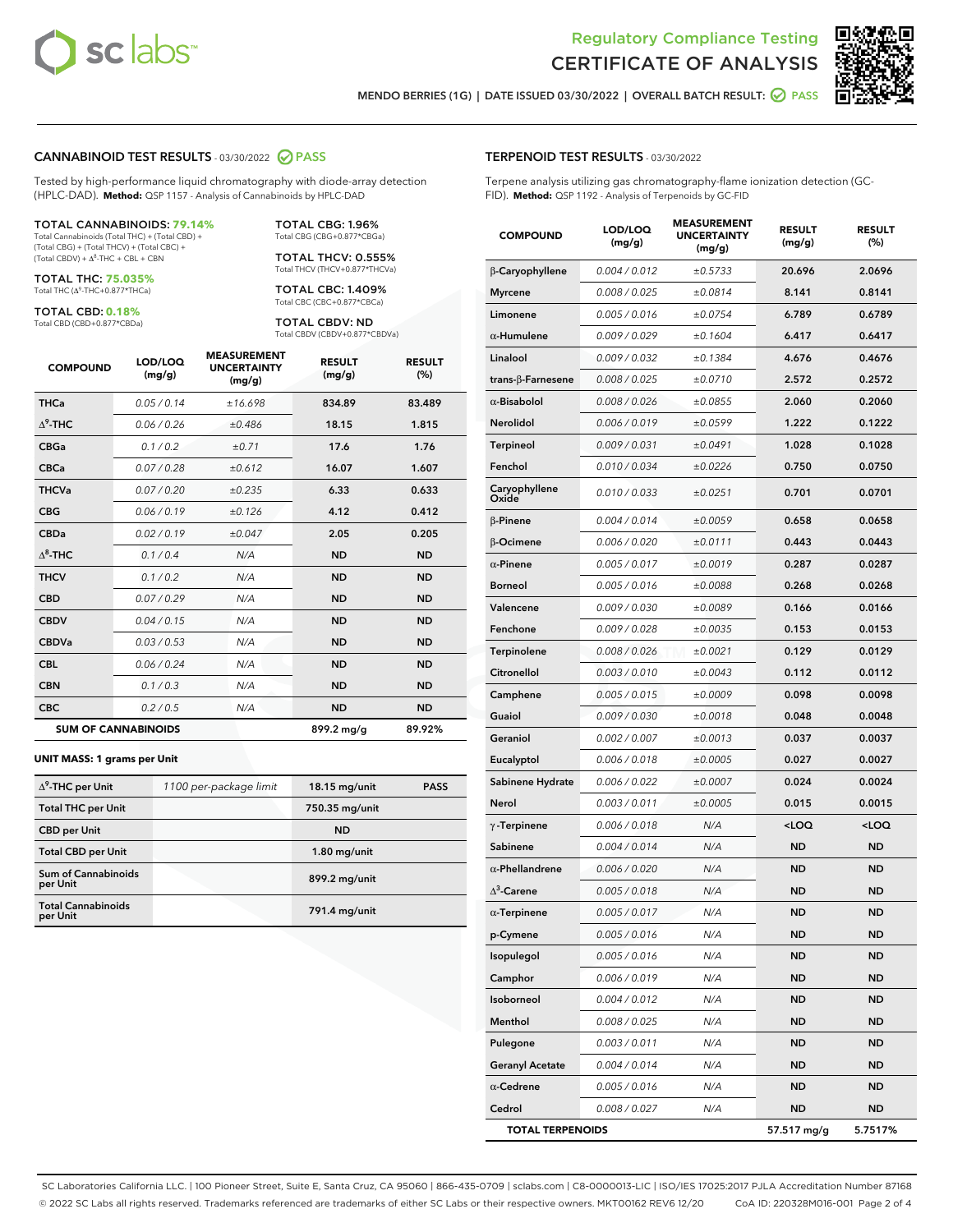



MENDO BERRIES (1G) | DATE ISSUED 03/30/2022 | OVERALL BATCH RESULT: ● PASS

# CATEGORY 1 PESTICIDE TEST RESULTS - 03/30/2022 2 PASS

Pesticide and plant growth regulator analysis utilizing high-performance liquid chromatography-mass spectrometry (HPLC-MS) or gas chromatography-mass spectrometry (GC-MS). \*GC-MS utilized where indicated. **Method:** QSP 1212 - Analysis of Pesticides and Mycotoxins by LC-MS or QSP 1213 - Analysis of Pesticides by GC-MS

| <b>COMPOUND</b>             | <b>LOD/LOQ</b><br>$(\mu g/g)$ | <b>ACTION</b><br><b>LIMIT</b><br>$(\mu g/g)$ | <b>MEASUREMENT</b><br><b>UNCERTAINTY</b><br>$(\mu g/g)$ | <b>RESULT</b><br>$(\mu g/g)$ | <b>RESULT</b> |
|-----------------------------|-------------------------------|----------------------------------------------|---------------------------------------------------------|------------------------------|---------------|
| <b>Aldicarb</b>             | 0.03 / 0.08                   | $\geq$ LOD                                   | N/A                                                     | <b>ND</b>                    | <b>PASS</b>   |
| Carbofuran                  | 0.02 / 0.05                   | $\ge$ LOD                                    | N/A                                                     | <b>ND</b>                    | <b>PASS</b>   |
| Chlordane*                  | 0.03/0.08                     | $>$ LOD                                      | N/A                                                     | <b>ND</b>                    | <b>PASS</b>   |
| Chlorfenapyr*               | 0.03/0.10                     | $\ge$ LOD                                    | N/A                                                     | <b>ND</b>                    | <b>PASS</b>   |
| Chlorpyrifos                | 0.02/0.06                     | $>$ LOD                                      | N/A                                                     | <b>ND</b>                    | <b>PASS</b>   |
| Coumaphos                   | 0.02 / 0.07                   | $\ge$ LOD                                    | N/A                                                     | <b>ND</b>                    | <b>PASS</b>   |
| Daminozide                  | 0.02 / 0.07                   | $\ge$ LOD                                    | N/A                                                     | <b>ND</b>                    | <b>PASS</b>   |
| <b>Dichlorvos</b><br>(DDVP) | 0.03/0.09                     | $>$ LOD                                      | N/A                                                     | <b>ND</b>                    | <b>PASS</b>   |
| Dimethoate                  | 0.03 / 0.08                   | $>$ LOD                                      | N/A                                                     | <b>ND</b>                    | <b>PASS</b>   |
| Ethoprophos                 | 0.03/0.10                     | $>$ LOD                                      | N/A                                                     | <b>ND</b>                    | <b>PASS</b>   |
| Etofenprox                  | 0.02 / 0.06                   | $\ge$ LOD                                    | N/A                                                     | <b>ND</b>                    | <b>PASS</b>   |
| Fenoxycarb                  | 0.03/0.08                     | $>$ LOD                                      | N/A                                                     | <b>ND</b>                    | <b>PASS</b>   |
| Fipronil                    | 0.03 / 0.08                   | $\ge$ LOD                                    | N/A                                                     | <b>ND</b>                    | <b>PASS</b>   |
| Imazalil                    | 0.02 / 0.06                   | $\ge$ LOD                                    | N/A                                                     | <b>ND</b>                    | <b>PASS</b>   |
| Methiocarb                  | 0.02 / 0.07                   | $\ge$ LOD                                    | N/A                                                     | <b>ND</b>                    | <b>PASS</b>   |
| Parathion-methyl            | 0.03/0.10                     | $>$ LOD                                      | N/A                                                     | <b>ND</b>                    | <b>PASS</b>   |
| <b>Mevinphos</b>            | 0.03/0.09                     | $\ge$ LOD                                    | N/A                                                     | <b>ND</b>                    | <b>PASS</b>   |
| Paclobutrazol               | 0.02 / 0.05                   | $\ge$ LOD                                    | N/A                                                     | <b>ND</b>                    | <b>PASS</b>   |
| Propoxur                    | 0.03/0.09                     | $\ge$ LOD                                    | N/A                                                     | <b>ND</b>                    | <b>PASS</b>   |
| Spiroxamine                 | 0.03 / 0.08                   | $\ge$ LOD                                    | N/A                                                     | <b>ND</b>                    | <b>PASS</b>   |
| Thiacloprid                 | 0.03/0.10                     | $\ge$ LOD                                    | N/A                                                     | <b>ND</b>                    | <b>PASS</b>   |

# CATEGORY 2 PESTICIDE TEST RESULTS - 03/30/2022 2 PASS

| <b>COMPOUND</b>          | LOD/LOO<br>$(\mu g/g)$ | <b>ACTION</b><br><b>LIMIT</b><br>$(\mu g/g)$ | <b>MEASUREMENT</b><br><b>UNCERTAINTY</b><br>$(\mu g/g)$ | <b>RESULT</b><br>$(\mu g/g)$ | <b>RESULT</b> |  |
|--------------------------|------------------------|----------------------------------------------|---------------------------------------------------------|------------------------------|---------------|--|
| Abamectin                | 0.03/0.10              | 0.1                                          | N/A                                                     | <b>ND</b>                    | <b>PASS</b>   |  |
| Acephate                 | 0.02/0.07              | 0.1                                          | N/A                                                     | <b>ND</b>                    | <b>PASS</b>   |  |
| Acequinocyl              | 0.02/0.07              | 0.1                                          | N/A                                                     | <b>ND</b>                    | <b>PASS</b>   |  |
| Acetamiprid              | 0.02/0.05              | 0.1                                          | N/A                                                     | <b>ND</b>                    | <b>PASS</b>   |  |
| Azoxystrobin             | 0.02/0.07              | 0.1                                          | N/A                                                     | <b>ND</b>                    | <b>PASS</b>   |  |
| <b>Bifenazate</b>        | 0.01/0.04              | 0.1                                          | N/A                                                     | <b>ND</b>                    | <b>PASS</b>   |  |
| <b>Bifenthrin</b>        | 0.02 / 0.05            | 3                                            | N/A                                                     | <b>ND</b>                    | <b>PASS</b>   |  |
| <b>Boscalid</b>          | 0.03/0.09              | 0.1                                          | N/A                                                     | <b>ND</b>                    | <b>PASS</b>   |  |
| Captan                   | 0.19/0.57              | 0.7                                          | N/A                                                     | <b>ND</b>                    | <b>PASS</b>   |  |
| Carbaryl                 | 0.02/0.06              | 0.5                                          | N/A                                                     | <b>ND</b>                    | <b>PASS</b>   |  |
| Chlorantranilip-<br>role | 0.04/0.12              | 10                                           | N/A                                                     | <b>ND</b>                    | <b>PASS</b>   |  |
| Clofentezine             | 0.03/0.09              | 0.1                                          | N/A                                                     | <b>ND</b>                    | <b>PASS</b>   |  |

# CATEGORY 2 PESTICIDE TEST RESULTS - 03/30/2022 continued

| <b>COMPOUND</b>               | LOD/LOQ<br>(µg/g) | <b>ACTION</b><br><b>LIMIT</b><br>$(\mu g/g)$ | <b>MEASUREMENT</b><br><b>UNCERTAINTY</b><br>$(\mu g/g)$ | <b>RESULT</b><br>(µg/g) | <b>RESULT</b> |
|-------------------------------|-------------------|----------------------------------------------|---------------------------------------------------------|-------------------------|---------------|
| Cyfluthrin                    | 0.12 / 0.38       | $\overline{c}$                               | N/A                                                     | <b>ND</b>               | <b>PASS</b>   |
| Cypermethrin                  | 0.11/0.32         | 1                                            | N/A                                                     | ND                      | <b>PASS</b>   |
| <b>Diazinon</b>               | 0.02 / 0.05       | 0.1                                          | N/A                                                     | ND                      | <b>PASS</b>   |
| Dimethomorph                  | 0.03 / 0.09       | 2                                            | N/A                                                     | ND                      | <b>PASS</b>   |
| Etoxazole                     | 0.02 / 0.06       | 0.1                                          | N/A                                                     | <b>ND</b>               | <b>PASS</b>   |
| Fenhexamid                    | 0.03 / 0.09       | 0.1                                          | N/A                                                     | <b>ND</b>               | <b>PASS</b>   |
| Fenpyroximate                 | 0.02 / 0.06       | 0.1                                          | N/A                                                     | ND                      | <b>PASS</b>   |
| Flonicamid                    | 0.03 / 0.10       | 0.1                                          | N/A                                                     | ND                      | <b>PASS</b>   |
| Fludioxonil                   | 0.03 / 0.10       | 0.1                                          | N/A                                                     | <b>ND</b>               | <b>PASS</b>   |
| Hexythiazox                   | 0.02 / 0.07       | 0.1                                          | N/A                                                     | ND                      | <b>PASS</b>   |
| Imidacloprid                  | 0.04 / 0.11       | 5                                            | N/A                                                     | ND                      | <b>PASS</b>   |
| Kresoxim-methyl               | 0.02 / 0.07       | 0.1                                          | N/A                                                     | <b>ND</b>               | <b>PASS</b>   |
| <b>Malathion</b>              | 0.03 / 0.09       | 0.5                                          | N/A                                                     | ND                      | <b>PASS</b>   |
| Metalaxyl                     | 0.02 / 0.07       | $\overline{c}$                               | N/A                                                     | ND                      | <b>PASS</b>   |
| Methomyl                      | 0.03 / 0.10       | 1                                            | N/A                                                     | <b>ND</b>               | <b>PASS</b>   |
| Myclobutanil                  | 0.03 / 0.09       | 0.1                                          | N/A                                                     | ND                      | <b>PASS</b>   |
| Naled                         | 0.02 / 0.07       | 0.1                                          | N/A                                                     | ND                      | <b>PASS</b>   |
| Oxamyl                        | 0.04 / 0.11       | 0.5                                          | N/A                                                     | ND                      | <b>PASS</b>   |
| Pentachloronitro-<br>benzene* | 0.03/0.09         | 0.1                                          | N/A                                                     | ND                      | <b>PASS</b>   |
| Permethrin                    | 0.04 / 0.12       | 0.5                                          | N/A                                                     | <b>ND</b>               | <b>PASS</b>   |
| Phosmet                       | 0.03 / 0.10       | 0.1                                          | N/A                                                     | <b>ND</b>               | <b>PASS</b>   |
| Piperonyl<br><b>Butoxide</b>  | 0.02 / 0.07       | 3                                            | N/A                                                     | ND                      | <b>PASS</b>   |
| Prallethrin                   | 0.03 / 0.08       | 0.1                                          | N/A                                                     | <b>ND</b>               | <b>PASS</b>   |
| Propiconazole                 | 0.02 / 0.07       | 0.1                                          | N/A                                                     | ND                      | <b>PASS</b>   |
| Pyrethrins                    | 0.04 / 0.12       | 0.5                                          | N/A                                                     | ND                      | <b>PASS</b>   |
| Pyridaben                     | 0.02 / 0.07       | 0.1                                          | N/A                                                     | ND                      | <b>PASS</b>   |
| Spinetoram                    | 0.02 / 0.07       | 0.1                                          | N/A                                                     | ND                      | <b>PASS</b>   |
| Spinosad                      | 0.02 / 0.07       | 0.1                                          | N/A                                                     | ND                      | <b>PASS</b>   |
| Spiromesifen                  | 0.02 / 0.05       | 0.1                                          | N/A                                                     | <b>ND</b>               | <b>PASS</b>   |
| Spirotetramat                 | 0.02 / 0.06       | 0.1                                          | N/A                                                     | ND                      | <b>PASS</b>   |
| Tebuconazole                  | 0.02 / 0.07       | 0.1                                          | N/A                                                     | ND                      | <b>PASS</b>   |
| Thiamethoxam                  | 0.03 / 0.10       | 5                                            | N/A                                                     | <b>ND</b>               | <b>PASS</b>   |
| Trifloxystrobin               | 0.03 / 0.08       | 0.1                                          | N/A                                                     | <b>ND</b>               | <b>PASS</b>   |

SC Laboratories California LLC. | 100 Pioneer Street, Suite E, Santa Cruz, CA 95060 | 866-435-0709 | sclabs.com | C8-0000013-LIC | ISO/IES 17025:2017 PJLA Accreditation Number 87168 © 2022 SC Labs all rights reserved. Trademarks referenced are trademarks of either SC Labs or their respective owners. MKT00162 REV6 12/20 CoA ID: 220328M016-001 Page 3 of 4